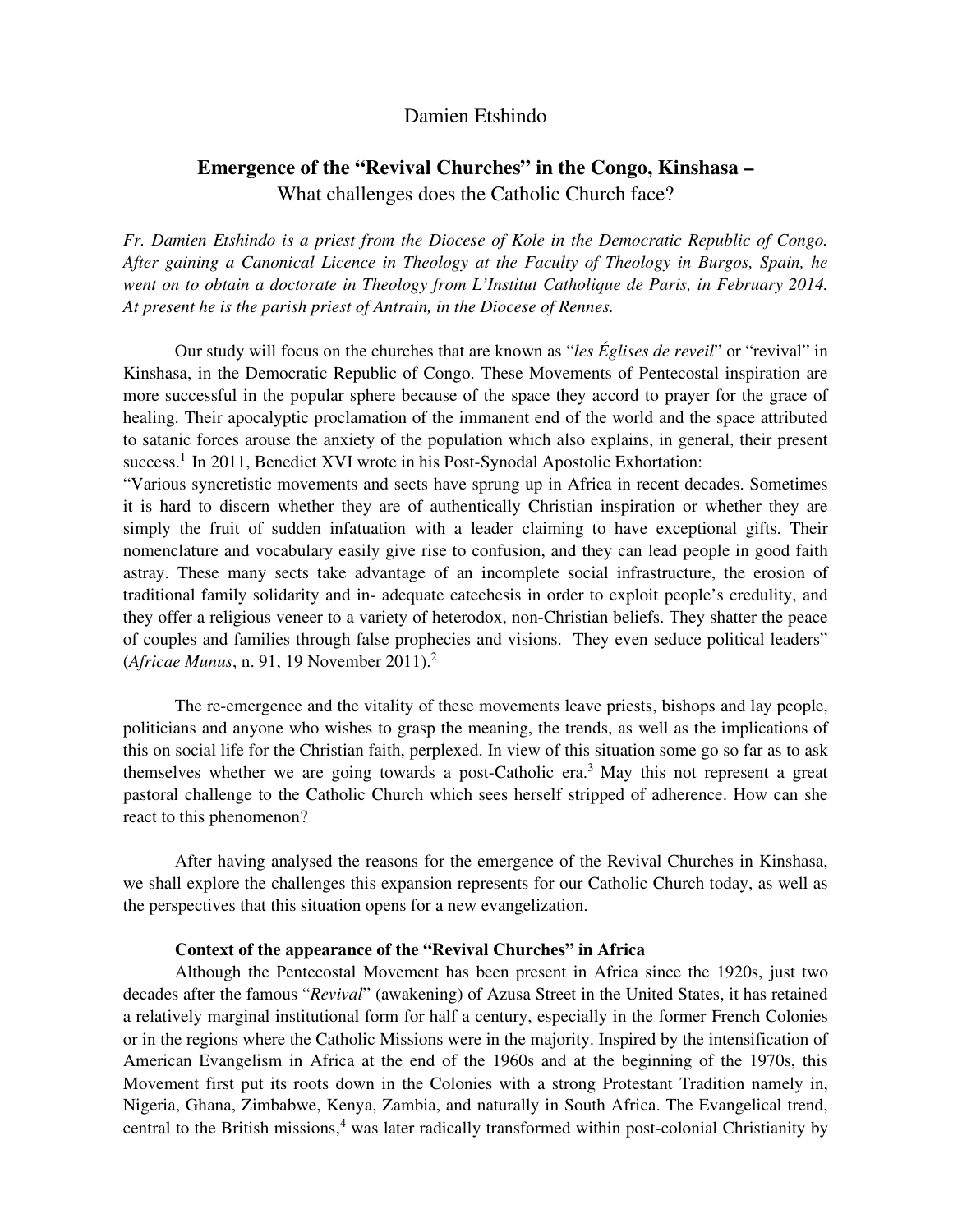the Pentecostal Renewal. Thus, in the middle of the1990s this renewal had spread over the whole continent with phenomenal growth, including in the French- speaking colonies with a high Christian population, such as in the Côte d'Ivoire, DRC, Bénin and in Burkina Faso. Many of these countries were then "evangelized" by their neighbouring countries which started to implant churches, in the respective diaspora, that the local population gradually enlarged.

# **A new conception of salvation**

Strongly influenced by American "faith", usually qualified as "neo-Pentecostalism" by sociologists of religion, this new wave was distinguished from the old wave of "holiness" by its preaching, most often centred on "the doctrine of prosperity" and the "faith of the Gospel". In contrast to the previous one which recommended retirement from the world, this new global wave, became the dominant force of Pentecostalism in Africa and in Latin America during the 1980s. It laid stress on miracles, especially the miracle of prosperity, of instant health and "global spiritual healing".<sup>5</sup> While continuing to be very active in their churches, the Neo-Pentecostals took part in Prayer Groups within which the members manifested or awaited the gifts of the Holy Spirit.<sup>6</sup>

After having accused the new Pentecostal Churches for ten years of having "stolen their ewes", many of the established Churches started to accept the communities and the Pentecostals' work. In a final effort to stop the exodus, the Catholic hierarchy became more and more tolerant of the "charismatic renewal" which many of their faithful and even members of the Clergy had embraced. This wind, which has been blowing over the world since the end of the  $21<sup>st</sup>$  century, did not spare Kinshasa, capital of the Democratic Republic of Congo, which is abounding in Neo-Pentecostal Churches called "réveil" (Revival).

## **The background to the "réveil" (revival) trend in Kinshasa**

Just a few words about this evolution in the local context.<sup>7</sup> Before the "discovery" of the Congo by Diégo Cao in 1492, the peoples settled in this region at that time belonged to the Kingdom of Kongo, and they practised a certain form of religiosity linked to the so-called Traditional African Religions for whom the Supreme Being had a name: Almighty God.<sup>8</sup> This discovery was the occasion for the first contact between the Congo and the West and it unleashed a wave of evangelization. But this was countered on the missionary level because, among the many people who turned to Catholicism, very few were true converts. The second wave took place in about 1880. This was linked to the Protestant trend in the East of the Congo, with the un-avowed intention to stop the Arab sympathizers' invasion of this area.

In recalling the history of the religions in the Congo, one should remember the remarkable role Simon Kimbangu played. Today he is considered the forerunner of the renewal movement in the Congo. In fact, in 1921 this old Protestant catechist launched a particular reform based on the new African Catechism, with singing, dance and trance <sup>9</sup> against the background of socio-political demands. Later other movements arose, such as the *kitawala* and the *ngunzisme*. 10

## **Changes after Independence**

Following Independence the religious landscape of the Congo underwent some profound changes. As regards the Catholic Church: the inculturation movement Cardinal Joseph Malula promoted was eventually successful, and adopted a form of religious worship which included some local cultural elements: language, song and dance: known as the Congo Rite. The Protestants of the different communities, namely: the Pentecostals, Baptists, Adventists, Presbyterians and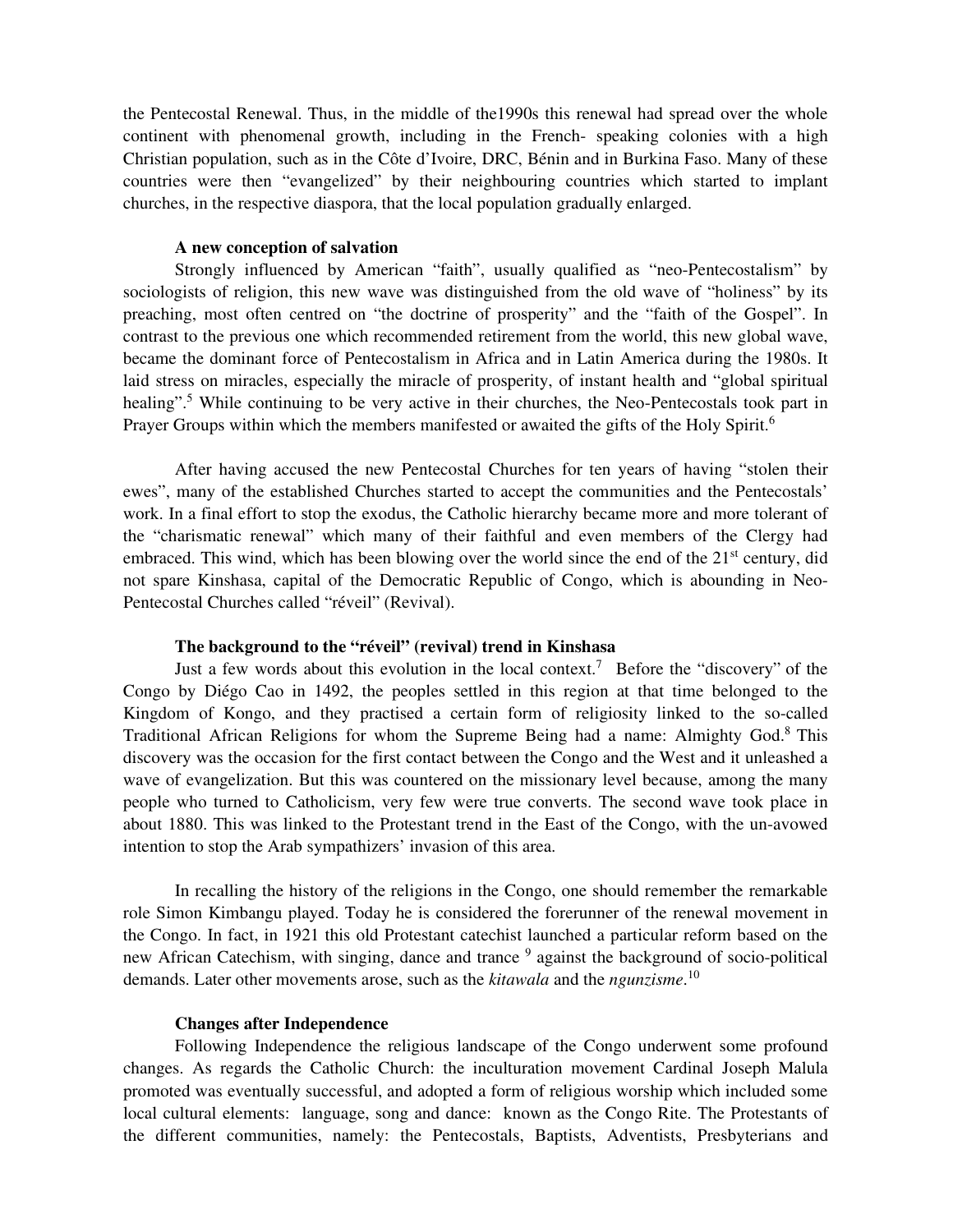Lutherans, regrouped in the Church of Christ in the Congo. Meanwhile, the *kimnanguisme*, considered a subversive movement in the Colonial period, gained in dignity and became a fullyfledged church: The Church of Jesus-Christ on the Earth according to the prophet Simon Kimbangu.<sup>11</sup>

These religious regroupings, initially called *independent churches* and considered as such, today are called 'neo-pentecostalist', are an illustration of the globalisation of religion. Two important events mark their history, first, the arrival of American missionaries in the 1980s. In fact in 1980, a crucial year, Tommy Lee Osborn, the American Evangelist, arrived in Kinshasa. He was to have a powerful impact on the religious landscape of the DRC, then known as the Republic of Zaire, following a great campaign of evangelization and miraculous cures on Pont Kasa-Vubu Square, during the International Fair in Kinshasa. The second event happened in 1990, a pivotal year for the DRC, when a political breakthrough took place. With the crisis of the national economy and, especially the fall of Mobutu's regime, the population of the Congo felt helpless as they searched for reliable reference points, identity, and pointers likely to resolve their numerous difficulties.<sup>12</sup>

The leaders of the 'réveil' (revival) trend announced that they felt they had been deceived by the established Churches. On the one hand, they reproached the Catholic Church for having hidden the Bible Truths for a long time, and the Protestant Church for being disorganized and, on the other, both of them for failing to express charisms, spiritual gifts, at their centre. However they admired the good organization of the Catholic Church and respected the readiness of the Protestants to show the Holy Scriptures to the faithful. Guided by the American missionaries, some bold Pastors founded some churches. At the start it was more a re-grouping of the faithful around a Shepherd, called Prayer Groups. These Shepherds claimed they could lead the Church with the help of spiritual gifts rather than a proper formation. Besides they did not give much importance to classical theological formation in order to reach the rank of *moto na nzambe*, *mosali na nzambe* or *mowumbu na nzambe*. 13

#### **The DRC is an over-Christianized country**

Some sociologists of religion maintain that the people of the Congo are "over-Christianized".<sup>14</sup> In fact God is prayed to everywhere; it really is a fiesta for religions. As regards the reasons behind the up-surge of these religious movements, we will mention four basic points: man's desire for self-realisation, the socio-economic and political factors, the effects and consequences of rapid industrialization and urbanization, and lastly the introduction of Christianity and its influence.

In the first place, regarding man's desire for self-realisation, we shall simply recall that, due to his finitude, the human being is marked by a lack; it is as though he bore within himself a flaw constantly demanding to be filled. Thus, in his attempt to realise his aspirations, man sees fertile ground in religion, especially in the religious sects. His desire reaches exasperation in certain wellknown situations that lead him to seek an immediate remedy to: illness, moral misery, material poverty, insecurity, which put his faith to the test. To distinguish between functional or spontaneous religion and the authentic Christian experience then becomes difficult.<sup>15</sup> Hence, this parching thirst and his aspirations drive man to find a religious or spiritual solution at all costs. So, he allows himself to be attracted by the miracle market of healing which certain religious groups with a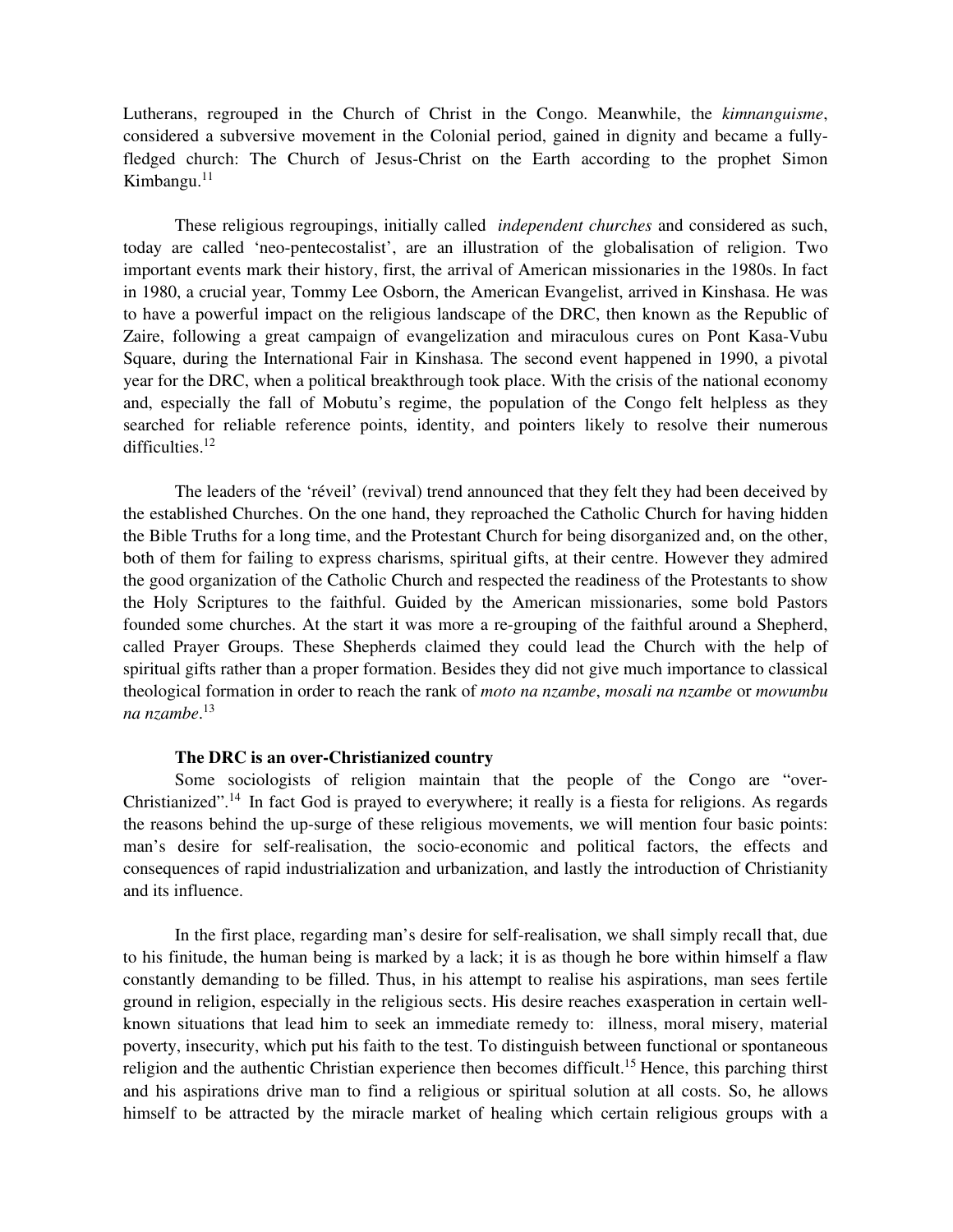syncretic tendency propose. Here, in general, we shall refer to them as New Religious Movements (NRM) or "Revival Churches".

# **Socio-economic and political crisis, Industrialization and Urbanisation**

In the DRC, as in other African countries, degradation is evident in various areas of life linked to the socio-political and financial crisis as well as to the State's bad government which has failed to establish distributive justice. In this socio-political depression, the African feels seriously neglected. The African, in despair sometimes gives in to the proselytism of the sects and other religious movements. In such a state of bewilderment the African, in search of salvation, becomes an easy prey. For example, it is not surprising that sick people demand, at times at whatever cost, immediate relief from their suffering; that they be truly healed.

Linked to colonization, the phenomena of rapid industrialization and urbanization have deeply marked the mental framework and behaviour of many Africans.<sup>16</sup> The result of this is that, in the large cities and industrial centres, these people feel uprooted from their former group context and collective village life; deprived of valid reference points and of the dynamic clan community life on which they had previously depended. They have lost their social landmarks, their basic reference points. Therefore they are in search of a famework which can offer them beneficial human relations and help them to achieve the hoped-for well-being.

## **Method and effects of the introduction of Christianity**

In the opinion of the experts in these "new religions", on its arrival from the West Christianity did not make any cultural compromises with the existing Traditional African Religions. The foreign missionaries brought the Bible, and straight away condemned without appeal the ancient beliefs and practices in order to substitute them with the Christian Tradition. The Christian religion, as the medium of a new cultural model, was not adequately interiorized.<sup>17</sup> As Daniel Dory has stressed, for the African, this conversion to Christianity implied a profound re-arrangement not only of his daily life with, for example, the prohibition of polygamy, but also of his outlook on life. $18$ 

In the face of their disrupted social fabric, the spiritual disarray and the profound socioreligious crises, the mass of Africans, in whom traditional knowledge survived, had recourse to the "prophets" of the new Churches in an attempt to recover the vital elements of their ancient cultural models that formerly upheld their overall behaviour.<sup>19</sup>

#### **Doctrinal weakness and manipulation**

The Revival Churches found they were unprepared, had no consistent doctrinal corpus. Their pastoral action was often limited to: spontaneous reactions, the liturgy and the preaching of the Word as well as in the theological principles. Above all the theology of prosperity was preached, the ideology of spiritual combat, the philosophy of struggle against the customary submission to the family, the practice of deliverance, the technique of "sowing".<sup>20</sup> Furthermore, rather than promoting unity, the action of these Churches created perpetual division between members of the same family or of the neighbourhood. Thus, the Revival Churches caused a veritable social stale mate. $21$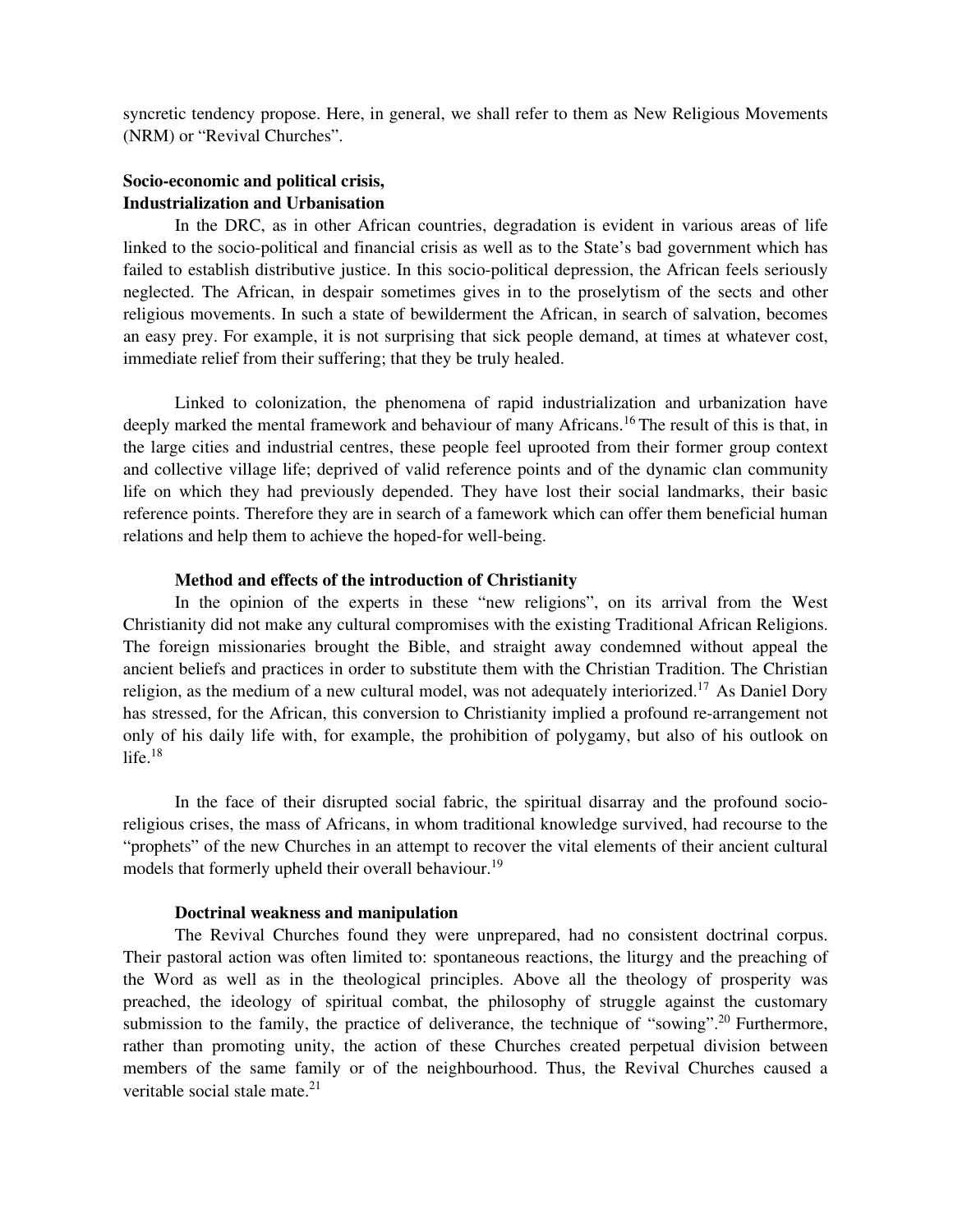Their catechesis and their pastoral service are mainly characterized by miraculous healing and spectacular conversion. When it is a question of converting the political élite, we would stress that such an attempt on their part aims, by deviant means, at obtaining the forgiveness of a naïf people, and indeed, according to a subtle political calculation, at recovering the power lost. Some élite groups think that, all in all, these Churches present an ideal area for political socialization; a favourable sphere for all sorts of political mobilization and propaganda.

#### **Psychological and social havoc**

 The psychological manipulation of the faithful by the pastors causes significant havoc in society. We shall merely cite as an example the phenomenon of "child sorcerers", the spiritual or material swindling, homicide, sacred fornication, family break-ups, social marginalization or mental alienation; so much destruction that, as yet, has gone unpunished. In his song "*Elongi ya Jésus"* (the Face of Christ), Papa Wemba, the singer, derides the mercenary behaviour of these religious leaders, their deceptive business attitude.<sup>22</sup>

Moreover, today some people view these Churches as shady places for receiving resources. In fact, on the basis of dimes, gifts, donations and various collections, these structures accumulate significant amounts of revenue, not subject to taxation. The off-hand mundane attitude of some of the religious leaders, who receive the illicit gains, seems to pass unnoticed. It is true, some of the leaders are starting to open public institutions, like hospitals or schools, financed by their respective Church; but any surplus goes to boost certain structures masked by such and such a reason, a public "foundation" for example.

#### **What are the challenges for the Catholic Church?**

As Léonard Santedi has remarked, the high number of independent "sects" and movements among the masses reveals the peoples' great spiritual unrest. Almost every African bears an emblem of his identity or of his religious crusade on the back of the lapel of his jacket. For many the upheaval and changes in the society of today has aroused uncertainty, confusion and the search of salvation/health in line with the Traditional models, read in accordance with certain truths and aspects of Christianity freely interpreted.<sup>23</sup>

 Thus, despite the easily identified deviations of the movements that have just been mentioned, it is possible to credit them with some positive aspects. One observes the creation of new fraternities and symbols, the appearance of new values or virtues: work, sobriety, solidarity, self-reliance. There is a real effort to re-think the doctrine by bringing the figure of Christ the Saviour, Redeemer, Healer, etc., to the fore. The intensity and fervour of prayer are indisputable. There is a really serious re-examination of the Traditional African Cultures. A better integration of the positive values or the oral tradition employed as a plurality, a polysemy, of the message which facilitate its communication, once the exchange is coupled with an effort to match it to life, so that it corresponds to the needs and existential endeavours of the faithful. This means that all the members of these Churches share in the responsibility of the difficulties. Each one of whom, through witness, has a real opportunity to express him/herself in all freedom.<sup>24</sup> Some fairly important aspects of the neo-Pentecostal spirituality should also be stressed because they invite reflection on the way to live the Christian faith.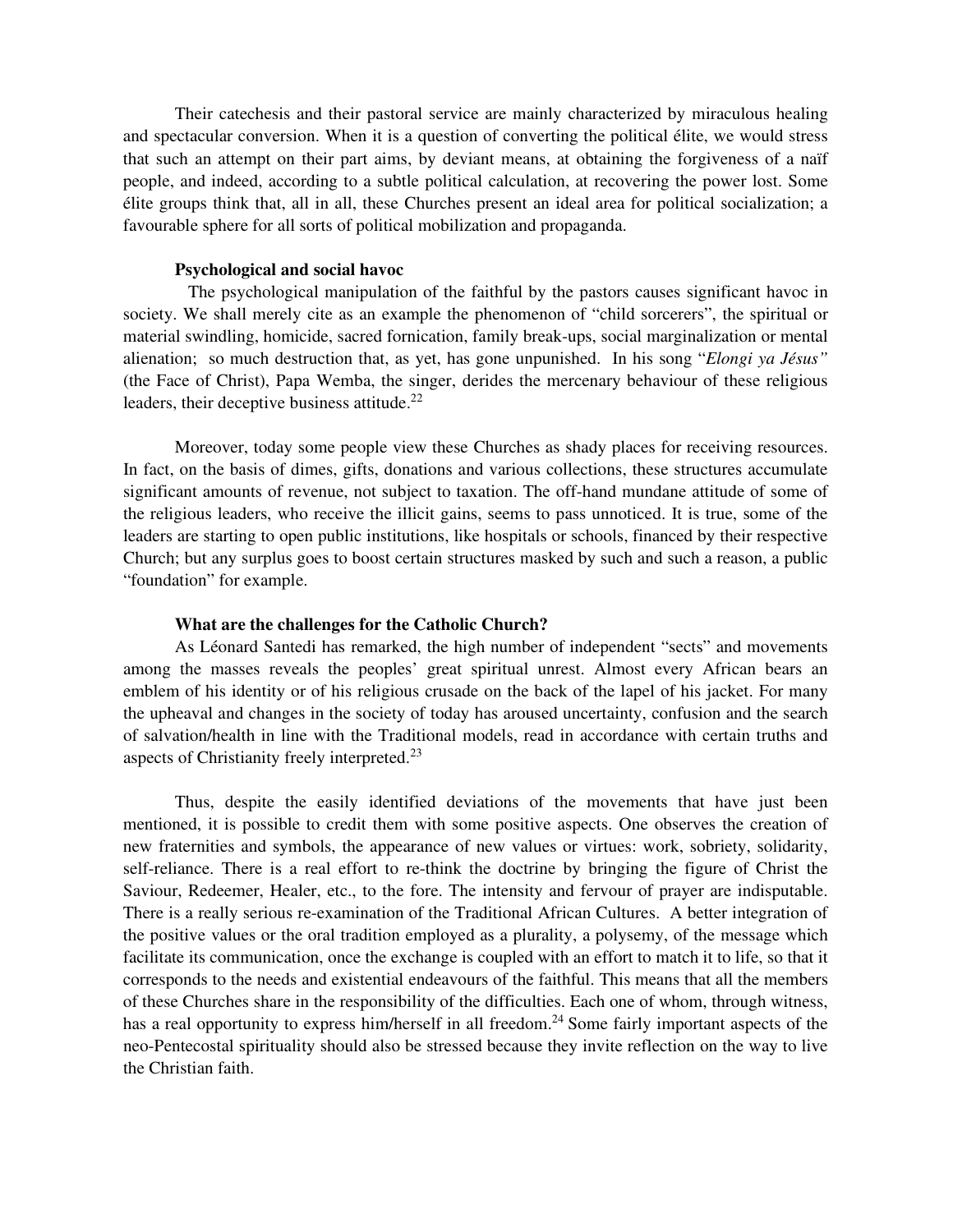# **"Positive Mental Attitude" and the power of the word**

One element of this spirituality is positive thinking/"Positive Mental Attitude".<sup>25</sup> This attitude is based on the conviction that in order to receive "spiritual deliverance" one must do whatever is necessary and do one's best, one must think in terms of "gaining everything". Even if our physical eyes see no proof and our senses feel nothing, one must believe that, in conformity with the word of God and his will, we are healed of our sickness (*cf.* Mk 9:23). To think positively, means to be self-confident. It is a way of imbuing one's unconscious to the point of transforming it into spiritual energy.

In other words, positive thinking is a spiritual technique that strengthens faith in God and confidence in self. According to its advocates, everything that happens to man is the result of these thoughts. Such positive thought presents some similarities with "positive faith"<sup>26</sup> which perceives poverty, set-backs, illness, death and fear, as factors provoked by the daemon. Thus, by believing in one's heart and by confessing with one's lips, each human being can obtain not only salvation but everything else desired, especially health and prosperity, because "All things are possible for one who believes" (Mk 9:23). $27$ 

In encountering what he sees and what Satan suggests to him, the believer must assert that he has obtained everything he asked for. "Positive faith" is justified by the following logic: the physical state depends to a large extent on the emotional state and the affective life is profoundly guided by positive thoughts. Any negative attitude blocks and cancels the effects of positive faith.

According to neo-Pentecostal hermeneutics, the creative power of the human word influences the life and success of the human being; who experiences all that he has said in a positive or negative way. The word obeys a logic which goes beyond simple communication, and affects daily human life. To pronounce a word releases its power of suggestion. Thus, has a positive word the same power over healing and deliverance? "'Let the children first be fed, for it is not right to take the children's bread and throw it to the dogs'. But she answered him, 'Yes, Lord, yet even the dogs under the table eat the children's crumbs'. And he said to her, 'For this saying you may go your way; the demon has left your daughter'" (RSV, Mk 7:27, 28). Many seem to think it does on the strength of the Syro-phoenician woman's response to Jesus.

#### **The background to African thought**

In the African Religions too, the word "word" is a key word. In Africa, the pre-eminence of the word is linked above all to its psychosomatic function. The different African societies actually consider the word, well-being, as a fundamental element of cohesion of the group and of human life.<sup>28</sup> The everyday word, with its stereotyped expressions, quotations and references, still today appears as a privileged medium of the well-being of humanity. The word, namely its customary link to sacred power, linked to action, has equally an important magical function; for example the incantations during the traditional rites of healing, of sorcerers, or the proclamation of taboos; actions susceptible to exercise an influence on the physical world, on events or on the life of human beings. One also uses words to curse.

 Through the word, both the African's body and psyche are involved in healing. Body and word are strictly linked, both are perceived as elements belonging to the very essence of man which they represent or shape. Such a conception implicitly leads to the idea of a creator word: to evoke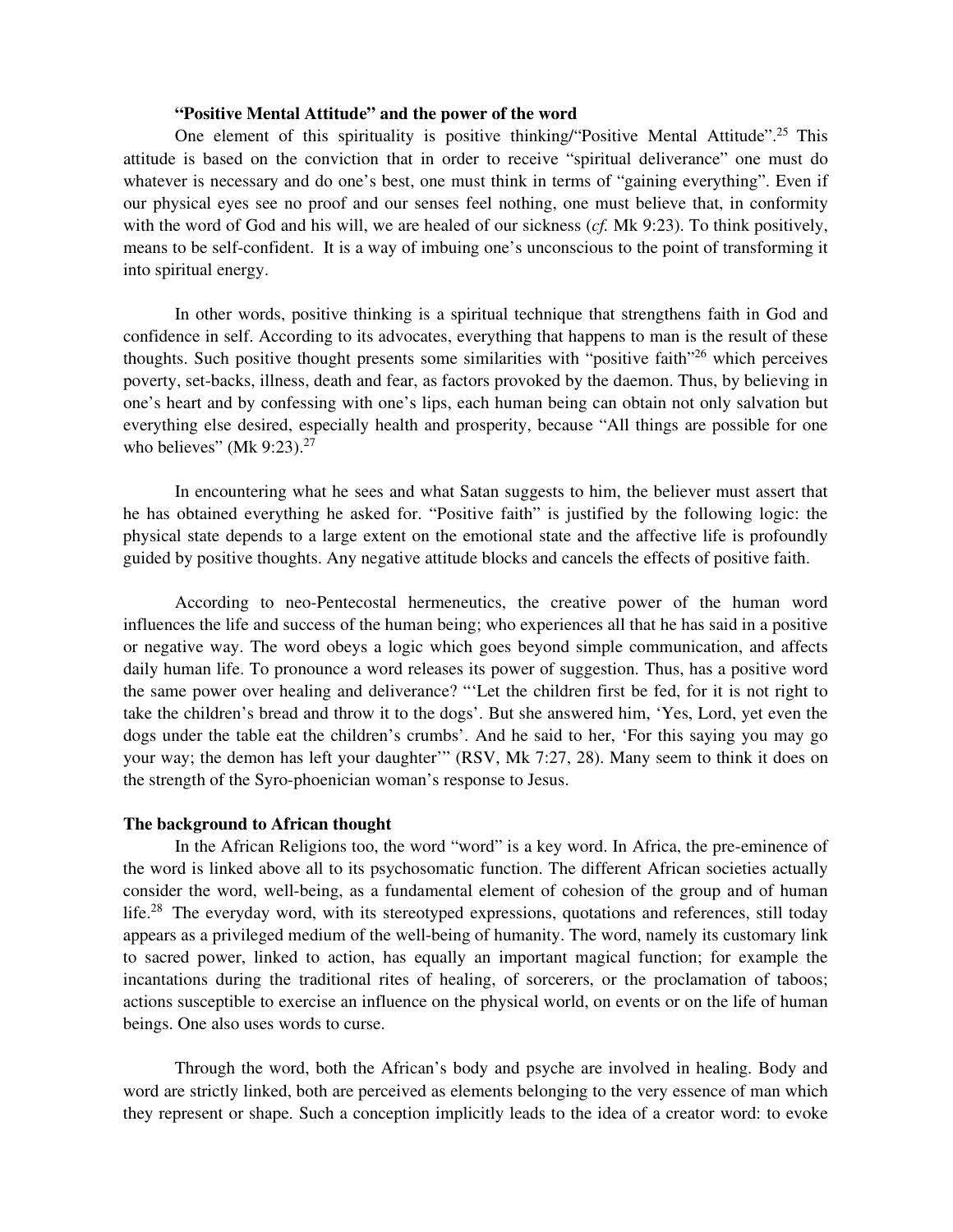something by pronouncing the word is to call it into existence. Thus, as in the neo-Pentecostal hermeneutic so in African thought, the power of the word has a fundamental place.

#### **A renewed approach to pastoral work**

It is clearly in the challenges to human life and in the awareness of the realities of life that the sects' "success" lies. It is an incontestable fact. Indeed, even if one were to refer to rationalism or to the progress of psycho-analysis and of modern medicine, to seek to ignore this reality would be hypocrisy, ignorance or cynicism. But, on the other hand, this apostolate cannot be left to the free initiative of certain pastors who, anxious to play the guru or appear to be miracle workers, hurry to hold, in any situation of suffering, without discernment, interminable sessions of deliverance and of prayer for healing, even resorting to exorcism.<sup>29</sup>

Therefore, it is urgent that the Catholic Church set up a renewal pastoral programme for health and healing. To avoid improvisation and anarchy, this ministry demands that the African Bishops visualize and draw up a sound, appropriate pastoral theology programme in this area. Meinrad Hebga has even suggested at the level of the Bishops' Conference, the creation of African rituals. He stated: "It is time to set up a diaconate to minister to inculturated patients/people. We must not take refuge in vapid scientific language, in the name of psychoanalysis or of the demythicisation of the evangelized. Let us trust in the powerful word of Jesus Christ, and let us fulfil the ministry he entrusted to us".  $30$ 

Naturally all this must be done in a sensible way**.** Our firm conviction is that to be faithful to the Gospel perspective, any triumphalism, propaganda tendencies, a taste for pathos and gain must be left aside. It should also be noted that to absolutise sickness would be to put the faith in danger. In a very deep study, someone as well informed as René De Haes has suggested that the response to the attraction of the sects in the area of illness and healing would be found in the holistic and eschatological perspective.<sup>31</sup> Avoiding to concentrate uniquely on the bodily aspect, the Christian must also attend to the healing of the soul, of the total human healing by Jesus Christ, in line with St Paul's view (II Cor  $4:16 - 5:1$ ). In this sense, we can only uphold a pastoral of health care which views man in each of his dimensions, as much cultural as social, somatic as spiritual, and in the perspective of the Coming of the Kingdom.<sup>32</sup>

#### **An indicator on the instrument panel**

To summarise, we agree with many authors in placing the causes for the exponential appearance of the sects on two levels. On the one hand, the post-colonial industrialization and urbanization of the Traditional African Societies, coupled with a particular form of evangelization which developed in Africa and, on the other, the confusion of individuals assailed by a mass of unforeseen difficulties when they were almost totally deprived of the community support of their collective social group life, synonymous of havens of peace. Thrust into an anonymous society where distance distresses, marginalizes and engenders fear; whereas proximity gives security, sooths and pleases. Instead of bearing their questions and existential difficulties alone, the people turned to these Churches "*de reveil*" which promised them immediate and miraculous solutions.

 Regarding the syncretic movement of these sects, Benedict XVI wrote further in his Apostolic Exhortation:

"The Church's theology and pastoral care must determine the causes of this phenomenon, not only in order to stem the haemorrhage of the faithful from the parishes to the sects, but also in order to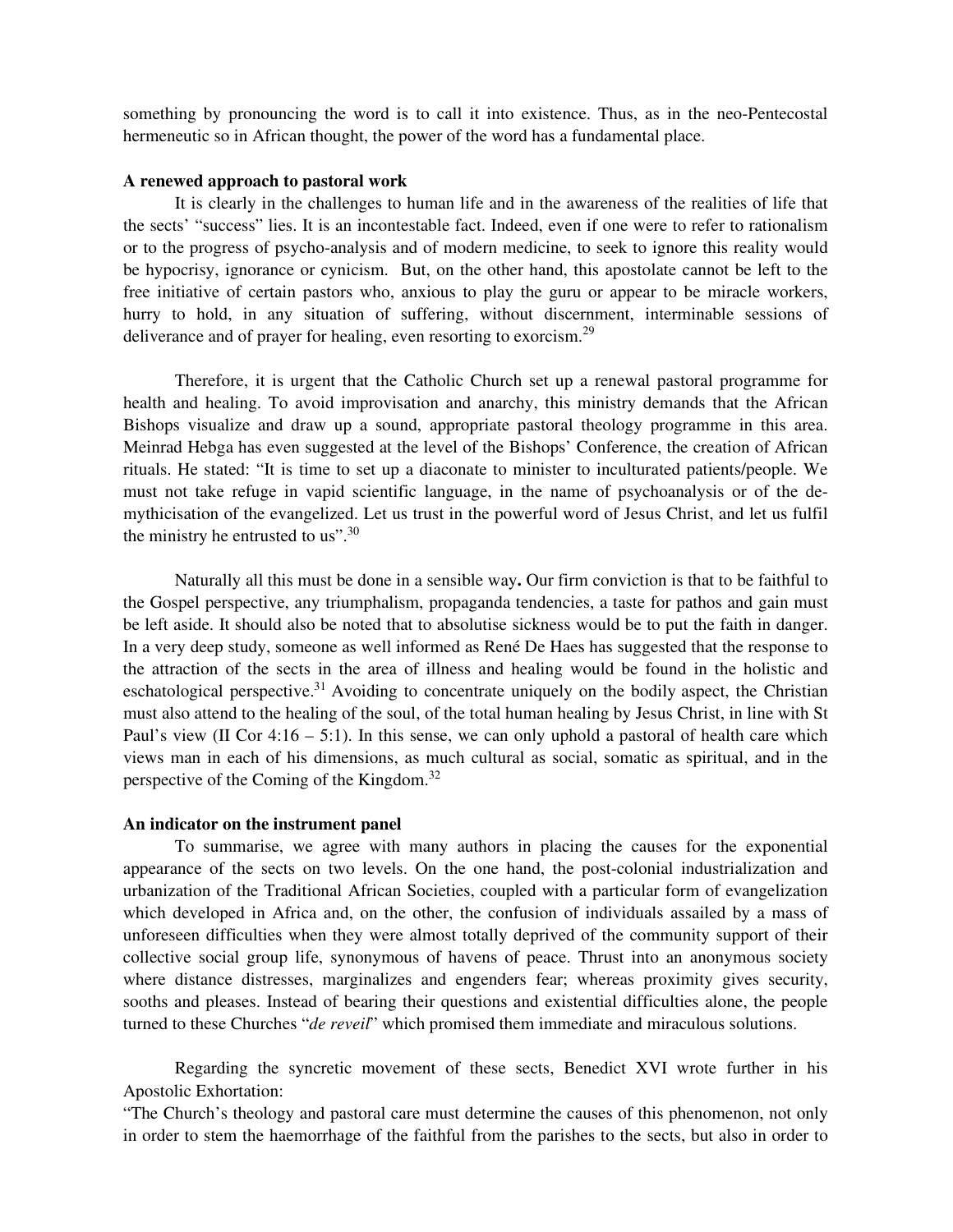lay the foundations of a suitable pastoral response to the attraction that these movements and sects exert. Once again, this points to the need for a profound evangelization of the African soul" (*Africae Munus*, n. 91).

 The success of the "*Églises de reveil*" (Revival Churches) in the Congo-Kinshasa is certainly a beacon that should be taken into account when plotting the course of the established Churches. Thus, we are called to keep in mind the practical reality the people experience and so set up appropriate theological as well as pastoral infrastructures to instruct and to form the population on the meaning of sickness and suffering. A reflection on the sudden emergence of the neo-Pentecostal Churches should involve us, in line with Benedict XVI's proposal, in a serious, sustained effort to spread the Gospel.

# **FOOTNOTES:**

<sup>1</sup>See Éric De Rosny in *Citadins et ruraux en Afrique subsaharienne*, Cahier de l'U.C.A.C., n. 4, Karthala, 1999, p. 71.

2 <sup>2</sup><br>Benedict XVI, *Africae Munus*, 19 November 2011, n. 91.

<sup>3</sup>See Joseph Ntedika Konde, in "*Les nouveaux mouvements religieux: évangélisation et développement",* FCK (*Facultés Catholiques de Kinshasa*), 1997, p. 14.

<sup>4</sup> See Ruth Marshall, "L'explosion des pentecôtismes", in *Esprit*, March-April 2007, p. 196.

<sup>5</sup>*Ibid., op. cit.,* pp. 193-194.

<sup>6</sup> See Gabriel Tchonang, in L'harmattan, Paris, 2009, p. 113.

<sup>7</sup>See José Mvuezolo Bazonzi, in CEP (*Centre d'Études Politiqes*), Kinshasa University, 2006.

<sup>8</sup>See Paul Mbunga Mpindi, in "*Perspectives Reformées Internationales*", Conference in Kinshasa, 15 July 2004, pp. 5-8.

Trance is a common phenomenon during services. It can be obtained by simply relaxing the body and concentrating on one's breathing; stage two is to empty one's mind, but its use can lead to some confusion with other modified states of awareness.

<sup>10</sup> See José Mvuezolo Bazonzi, *op. cit.*, p. 3.

 $11$  *Ibid., op. cit.*, p. 4<br> $12$  See Emilie P

<sup>12</sup>See Émilie Raquin, in Didier Pidika Mukawa and Gérard Tchouassi, (dir.), *Afrique Centrale*: crises économiques et mécanismes de survie", Dakar, Codesria, 2005, p. 289.

<sup>13</sup> In the Lingala language these appellatives literally mean: "man of God", "servant of God", and "slave of God" and are in current use in Kinshasa to designate a pastor. This expression is popular with the leaders of the churches "de réveil" (revival).

<sup>14</sup> We have borrowed Vicky Elongo Lukulunga's expression, in *Congo-Afrique*, n. 368, Kinshasa, CEPAS, 2002, p. 463.

See Nicolas Djomo Lola, in *Sectes, cultures et sociétés; les enjeux spirituels du temps présent. Actes du quatrième colloque International*, CERA, FCK, 1994, p. 485.

<sup>16</sup>See Gaston Mwene Batende, in *Philosophie africaine face aux libérations religieuses, Actes* de la XI<sup>e</sup> semaine philosophique de Kinshasa, FCK, 1990, pp. 122-124.

<sup>17</sup> See Gaston Mwene Batende, *op. cit.*, p. 37.

<sup>18</sup> See Daniel Dory, in *Mondes en développement* XVII-65, 1989, p. 50. Also Joseph Bouchaud, in *L'Église en Afrique Noire*, La Palatine, Paris, 1958; and especially Joseph Mathiam, in *L'Afrique Noire depuis la Conférence de Berlin,* CHEAM, 1985, pp. 211-224.